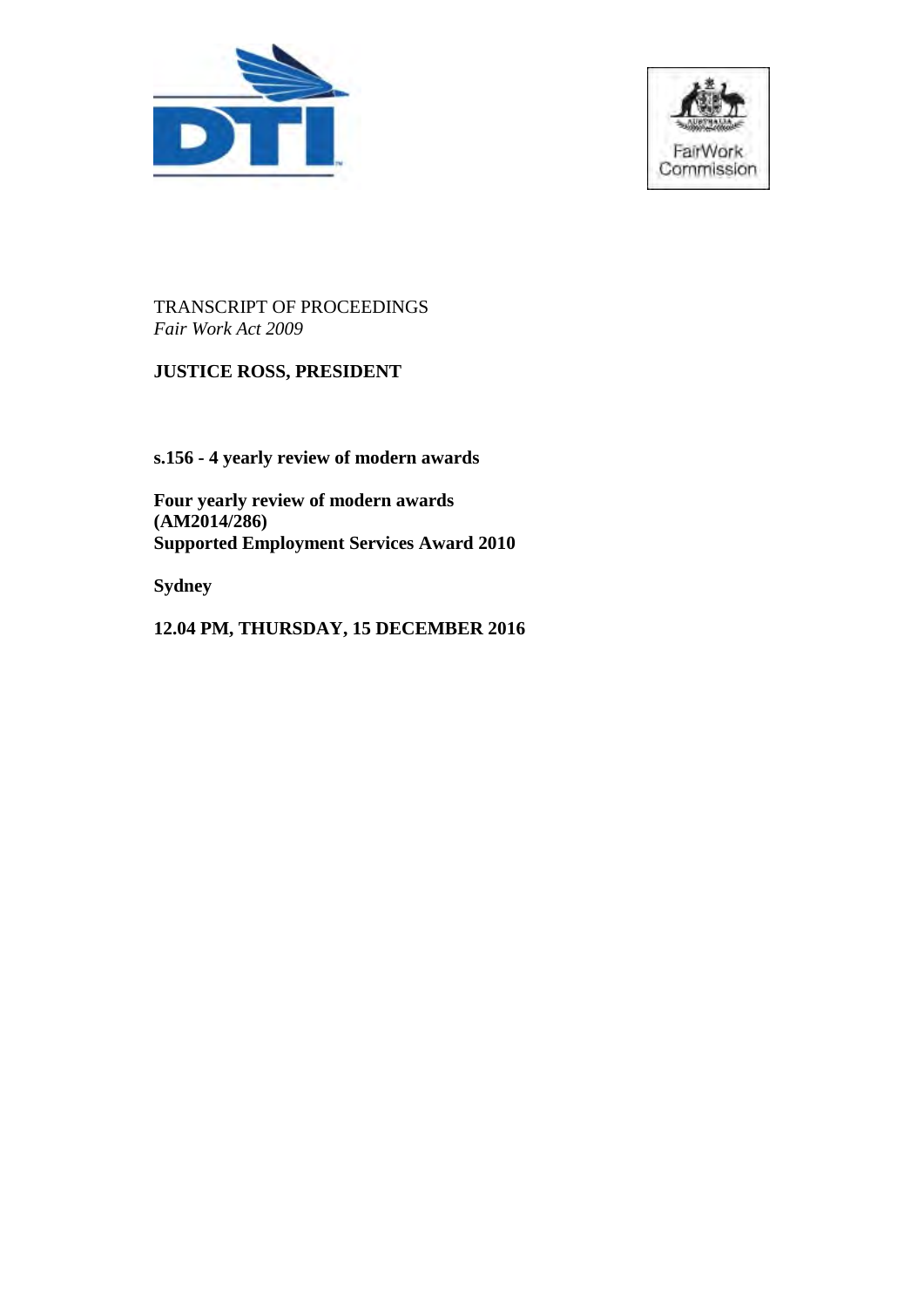MR MOSTAFAVI: They were really geared towards your comments, your Honour last week.

# PN2

JUSTICE ROSS: It's the second last one. We say in relation to some variations and submissions, you have not made any comment. Where you haven't made a comment, you are not opposed to it?

# PN3

MR MOSTAFAVI: That's correct, yes.

# PN4

JUSTICE ROSS: Let's just go through relatively quickly and go through the summary.

### PN5

MR BULL: This is the summary of technical and drafting matters?

# PN6

JUSTICE ROSS: It is, yes. In relation to the first one, the ABI's point, can I get you to have a look a Full Bench decision, 2015, FWCB 4658, at paragraph 8, and that's where that comes from and just reflect on that and let me know, I will say in seven days. I will say in seven days, but if that creates a difficulty - it's a fairly small point, but if that creates a difficulty just let my chambers know and the conference is being recorded and the transcript will be uploaded so you will be able to follow there as well.

### PN7

MR MOSTAFAVI: Thank you, your Honour.

### PN8

JUSTICE ROSS: The second point, the HSU says the definition should - because it's not used elsewhere - I think it is used in schedule B(2).

# PN9

MS SVENDSEN: Yes, I noted that and thought - I actually wrote this - well, it shouldn't be.

# PN10

JUSTICE ROSS: Do you want to have a look at it and see what - - -

# PN11

MS SVENDSEN: Yes, I will have a look at it. I haven't had a chance to look back. I will have a look at that, but I think on that premise that it was a comment really looking at it about let's remove stuff that doesn't need to be there as opposed to anything else.

### PN12

JUSTICE ROSS: No, no, that makes sense. You did have to dig around to find out.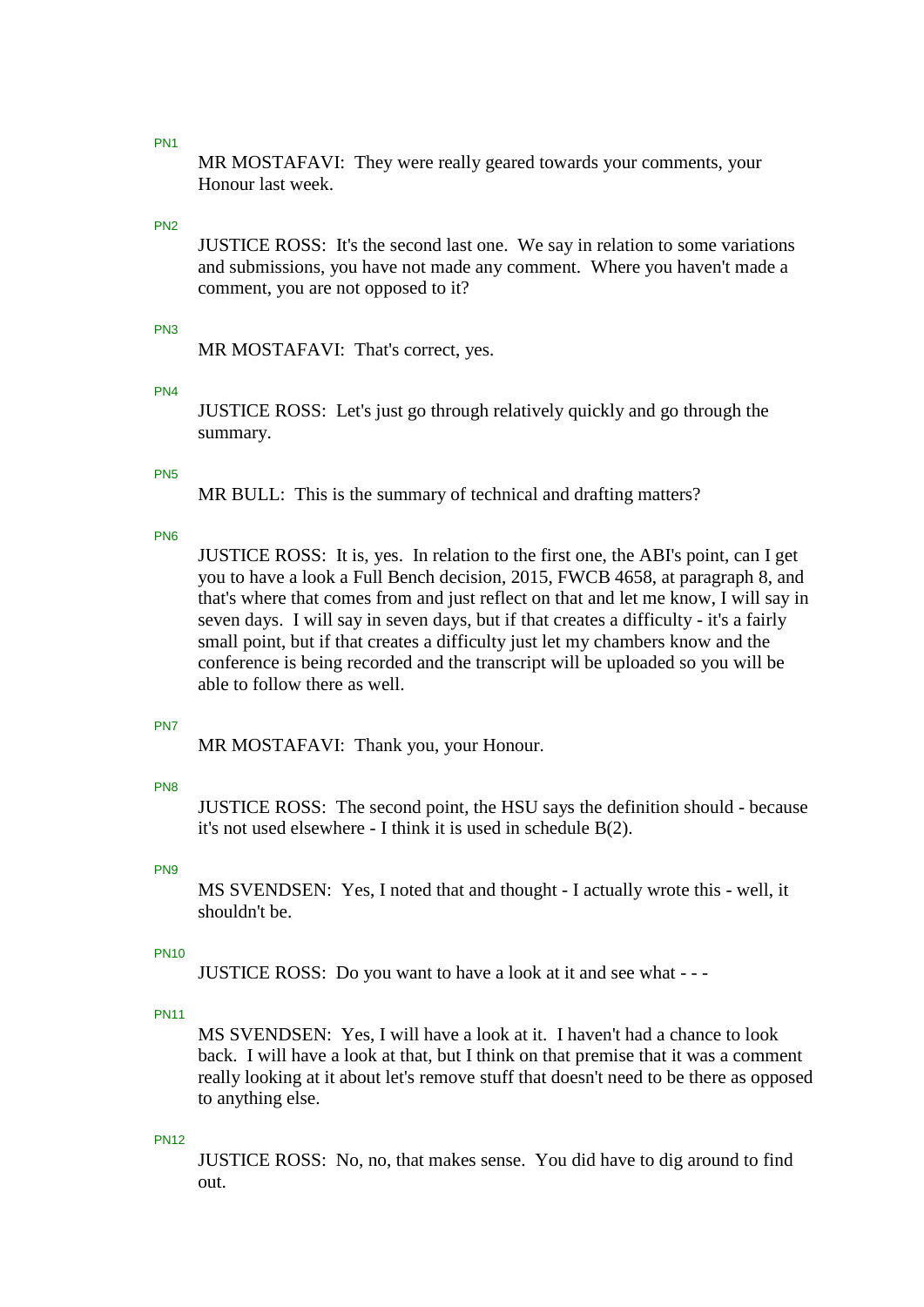MS SVENDSEN: I don't know how the search function didn't work.

### PN14

JUSTICE ROSS: Who knows?

### PN15

MS SVENDSEN: Because that's actually what I did with all of those things was, you know, took the clause, took the definition and tried to find it.

### PN16

JUSTICE ROSS: Item 3 is an AWU point. What if both were included? Do you want to have a think about that, Mr Bull?

#### PN17

MR BULL: I'm looking at it, sorry.

# PN18

JUSTICE ROSS: No, you don't need to. I don't want to push you to necessarily a view now.

### PN19

MR BULL: What's the problem? They are saying that obviously the ordinary rate is the base rate. This is not this all-purpose allowance issue, is it?

### PN20

JUSTICE ROSS: No, I don't think so. No, because the casual loading is paid for all purposes.

#### PN21

MS SVENDSEN: Yes. I actually didn't think there was an all-purpose allowance.

### PN22

JUSTICE ROSS: I'm not sure why you would.

### PN23

MS SVENDSEN: But the clause says that.

#### PN24

MR BULL: The casual ordinary hourly rate is the base rate plus 25 per cent, isn't it?

### PN25

JUSTICE ROSS: Yes, which is payable for all purposes. That's right.

### PN26

MS SVENDSEN: Which is what the definition says.

#### **PN27**

MR BULL: This doesn't seem to be a problem, I'd say.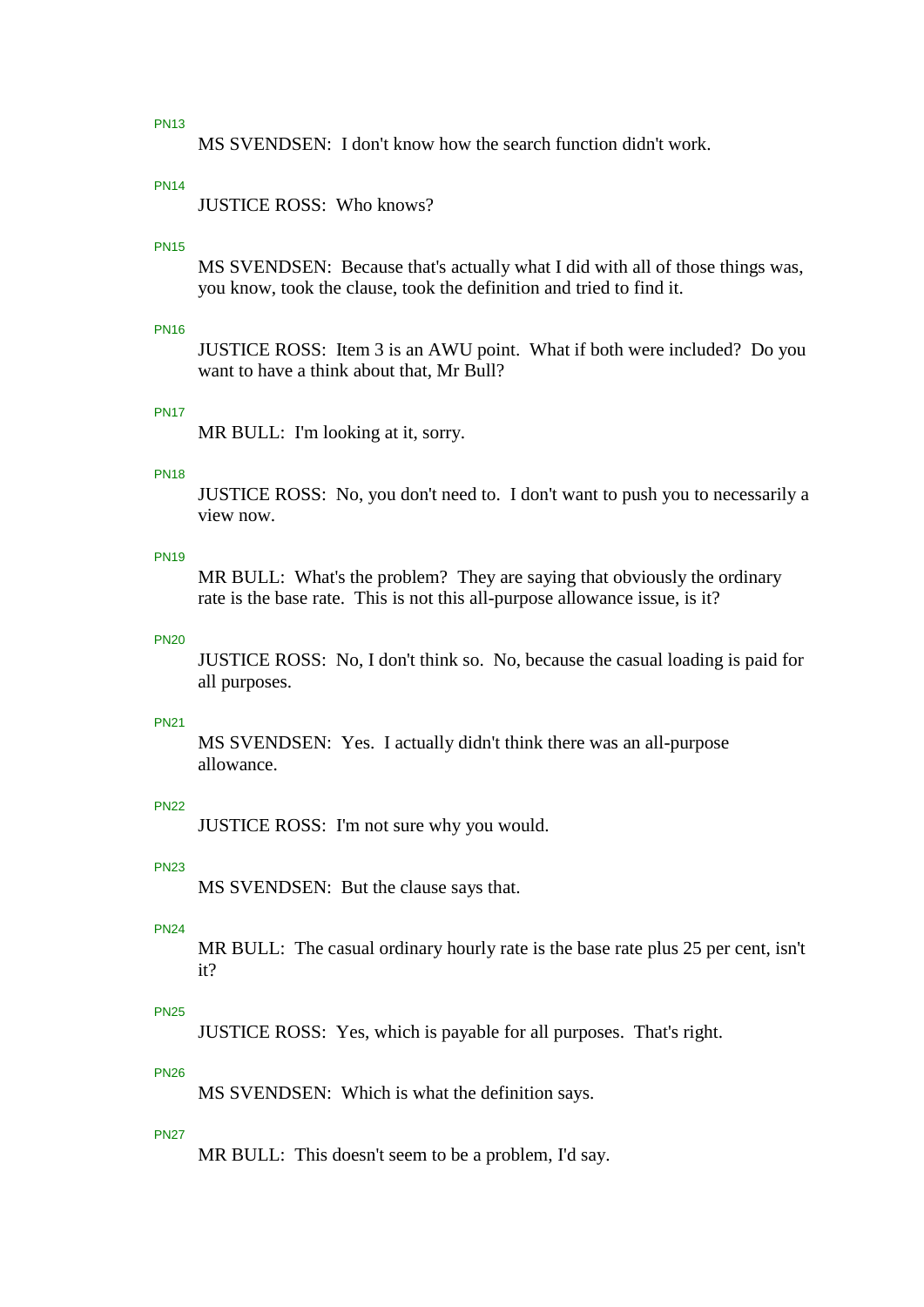JUSTICE ROSS: Yes, I just wasn't sure why you wanted to delete it.

### **PN20**

MS SVENDSEN: That's AWU, not - - -

### PN30

JUSTICE ROSS: I'm sorry, yes, yes.

### PN31

MR BULL: Sorry.

#### PN32

JUSTICE ROSS: They are not here?

# PN33

MS SVENDSEN: No.

#### PN34

MR BULL: I think the person who probably wrote that has left, so I think it's safe.

#### PN35

JUSTICE ROSS: Left the building, so that's the end of that. I thought it was - no, that's okay, that's fine. The second is the - yes, the clause used is grade. Classifications generally use but if it makes it easier to retain grade - - -

#### PN36

MS SVENDSEN: I think the concept of looking at - and that's about it being consistent and making it easier to read. It's not significant - - -

#### PN37

JUSTICE ROSS: Most awards provide classification, but it may be that it's in the clause structure. Rather than referring to grades 1 to 7 and then referring to them as classifications in the text.

### PN38

MR BULL: It doesn't really mean anything. It's six of one, half a dozen of the other, isn't it?

### PN39

JUSTICE ROSS: I think that's right.

# PN40

MS SVENDSEN: Yes, I think I have possibly - yes, and I think that, you know, this issue has been discussed conceptually in the business services wage assessment tool discussions around the concepts of classifying people appropriately and then paying a percentage of that appropriate classification. Anyway, I still don't think it's fundamentally a problem.

#### PN41

MR BULL: Are the particular grades for different jobs in the sense that - --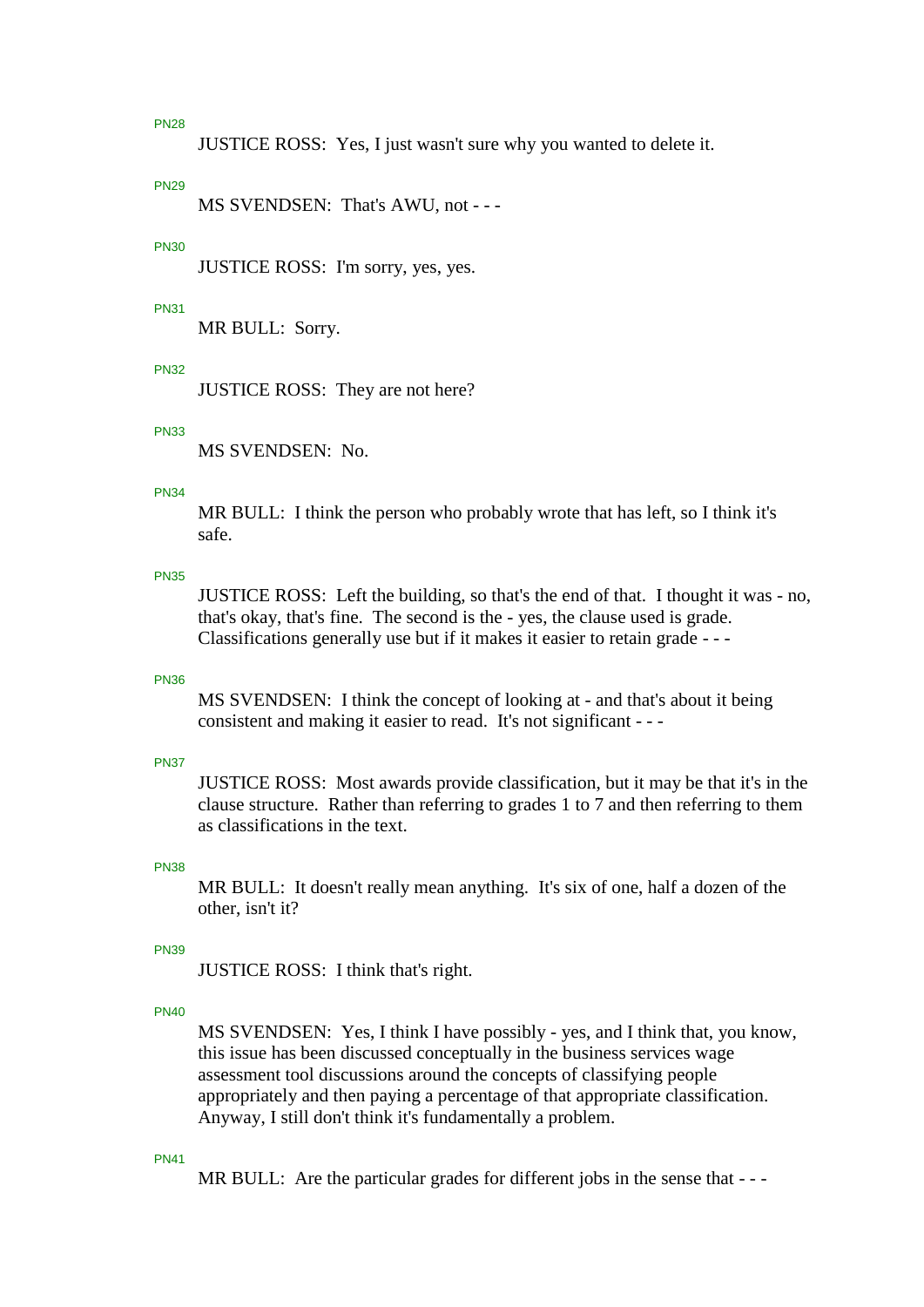MS SVENDSEN: No.

### PN43

MR BULL: Because sometimes you can have increments within a classification.

### PN44

MS SVENDSEN: And there are.

#### PN45

MR BULL: You know, every year you go up. Do you understand what I mean? But you still do the same job. You have done it for 12 months.

#### PN46

JUSTICE ROSS: What do you want me to do with this one?

#### PN47

MS SVENDSEN: I don't think it's - I mean, I have written beside my note saying: "This is not a significant issue." I think it really is about what you think is an appropriate response.

### PN48

JUSTICE ROSS: We will do a revised exposure draft and if you are really anxious about it, we will revisit it.

### PN49

MS SVENDSEN: Yes.

#### PN50

JUSTICE ROSS: The next one, the "whichever makes it more accessible." Can I refer you to a Full Bench decision that deals with a similar point?

#### PN51

MS SVENDSEN: Yes, I know. I have actually re-read it and I am aware of that and I think - I can't remember when we did this, but I remember that I did it and then subsequently thought about that and I'm aware of the Full Bench decision.

### PN52

JUSTICE ROSS: That means we probably won't.

#### PN53

MS SVENDSEN: Yes. No.

#### PN54

JUSTICE ROSS: Then we have got ABIs. No, that's fine.

### PN55

MS SVENDSEN: Yes, ABI just comments that it is the Fair Work - the decision has already been made.

### PN56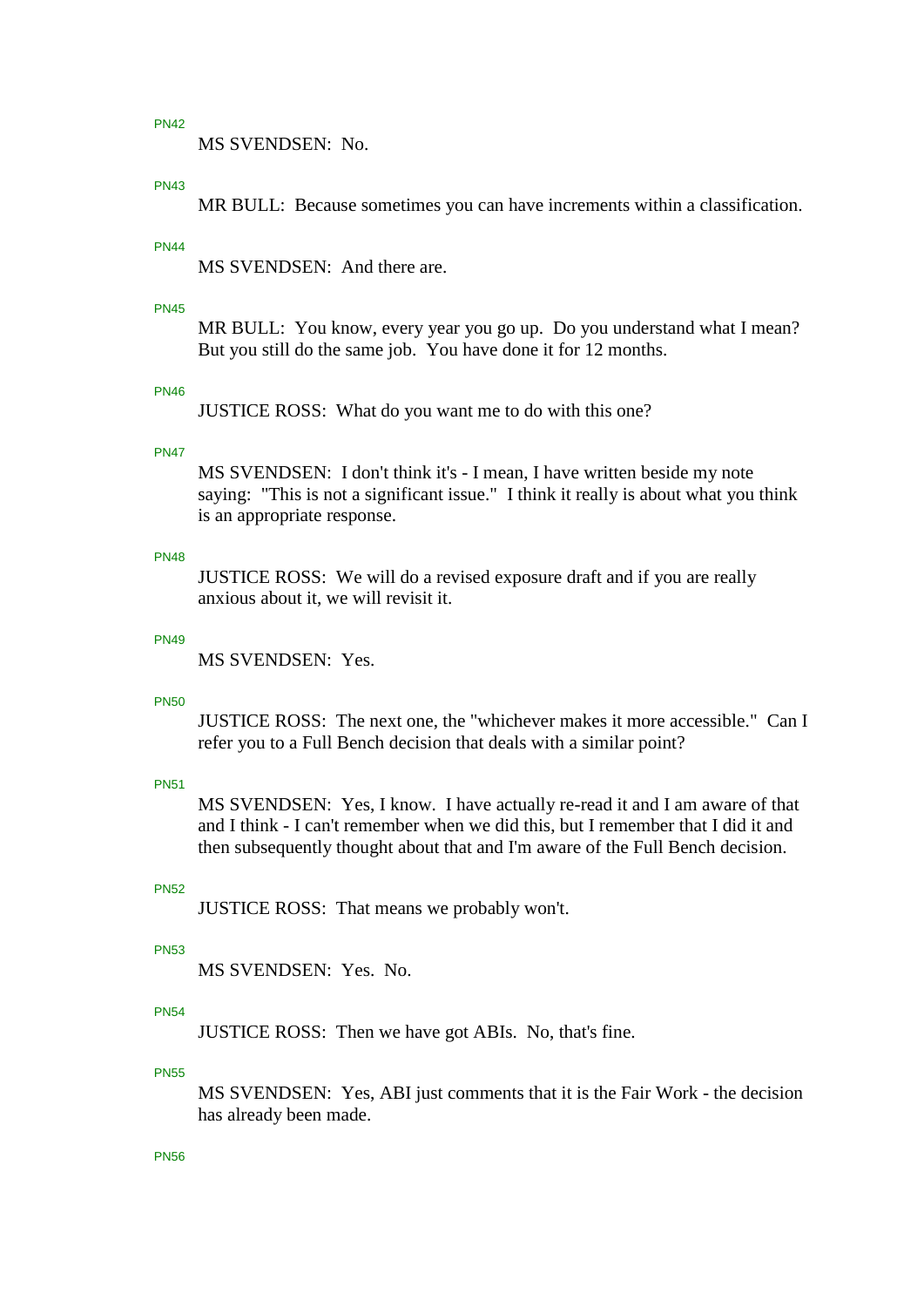JUSTICE ROSS: I think your item 6, yes, splitting it would make it easier. Do you want to just have a go at that?

### **PN57**

MS SVENDSEN: Yes, sure.

#### PN58

JUSTICE ROSS: The general approach has been to list specific inclusions and exclusions first such as 4.3.

### **PN50**

MS SVENDSEN: Yes.

#### PN60

JUSTICE ROSS: Then general exclusions such as 4.5, but again you are not, sort of, fussed about it one way or the other.

## PN61

MS SVENDSEN: No, no, but I think that that actually - you know, some of the redrafting has made things much clearer and easier to read and that concept of what's in and then what's out, all together in one hit is better, I think.

### PN62

JUSTICE ROSS: Then seven I think, seven, eight and nine, they're all dependent on your broader discussions, aren't they? Don't they follow the roll out of the NDIS?

#### PN63

MS SVENDSEN: Look, no, I actually think this is NDS getting anxious about ADEs being covered by this award. I don't think it's - they're not here, it's a bit of a problem - I don't think it's - I actually don't think it's a problem. I think it goes to an issue we have also been discussing in SCHADS about whether or not, you know, people are covered and if you start identifying that ADEs are covered then you actually get into the concept more broadly with modern awards of identifying parts of industries or specific employers which is not what we're supposed to be doing. It's clear that supported employment services, however defined, are covered.

#### PN64

MR BULL: But that's what ADEs do isn't it?

## PN65

MS SVENDSEN: Yes, that's exactly right.

### PN66

JUSTICE ROSS: Do you think they might be jumping at shadows to some extent?

#### PN67

MS SVENDSEN: I think they're more than jumping at shadows. I think, you know, what's this: "Continuing ongoing recognition of right of ADEs to continue using the award"?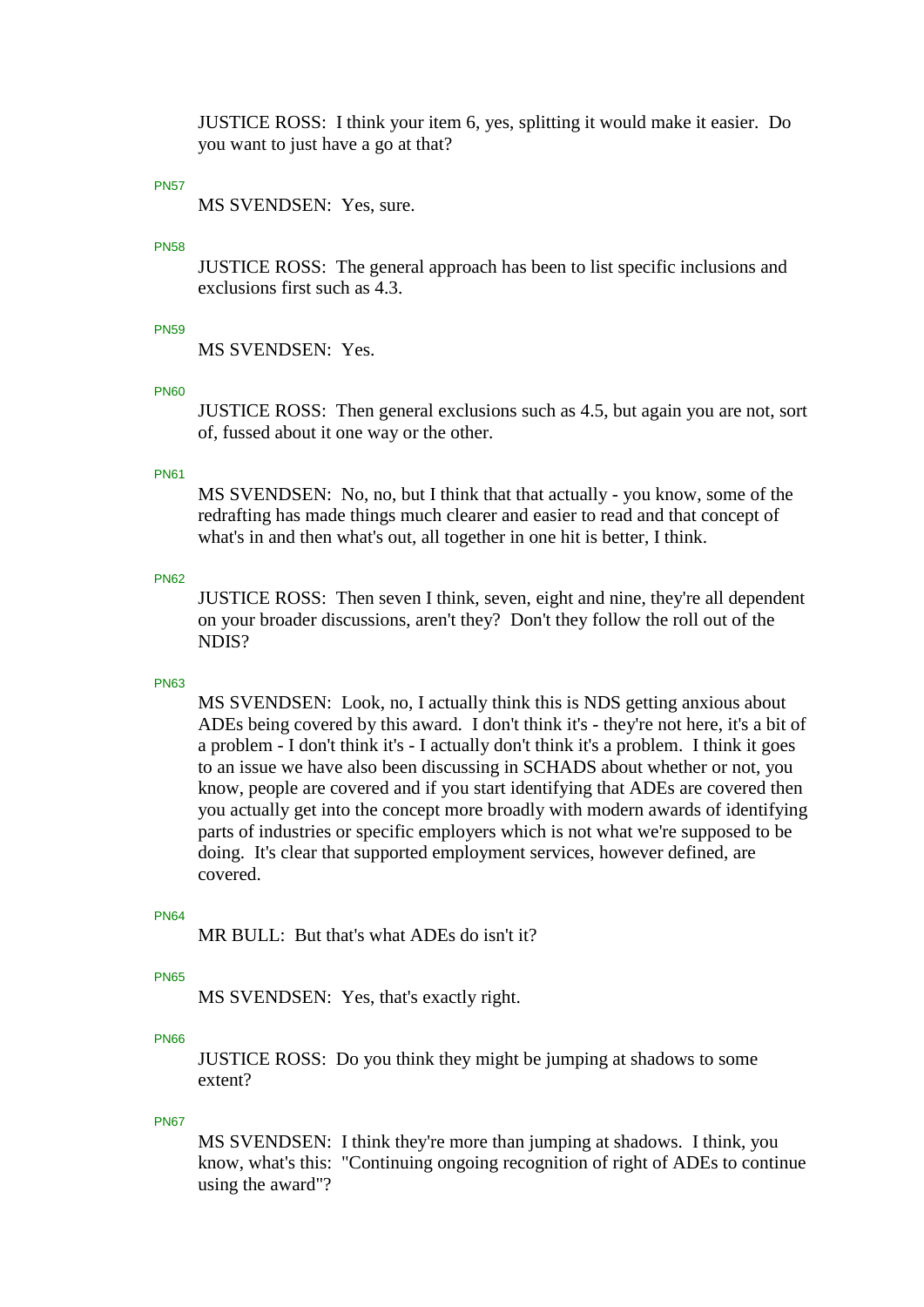MR BULL: If they start running a sort of - - -

### **PN69**

MS SVENDSEN: There is nobody else covered by this award except supported employment services.

### PN70

MR MOSTAFAVI: These are really substantive comments in any event, aren't they?

#### PN71

MS SVENDSEN: They are substantive because I actually wanted to make that - - -

# PN72

MR MOSTAFAVI: Yes. As I recall their submissions, they were an amalgam of technical and substantive issues, but it strikes me that they are sort of substantive - - -

# PN73

MS SVENDSEN: I think if they want to pursue them, they're definitely substantive.

### PN74

MR MOSTAFAVI: Yes.

#### PN75

MR BULL: But are they suggesting that ADEs are going to do things other than provide supported employment services?

#### PN76

MS SVENDSEN: ADEs will do more than other supported - - -

### PN77

MR BULL: But this is part of the ---

#### PN78

MS SVENDSEN: But as a consequence of NDIS.

### PN79

MR BULL: But there's also this general funding model which is, you know, what's the term where it's more competitive.

### PN80

MS SVENDSEN: Yes, competitive, generally, I don't know.

## PN81

MR BULL: You do. You will get batches and so forth, so disability services are going to be provided by also the same (indistinct) provide aged care services and so forth.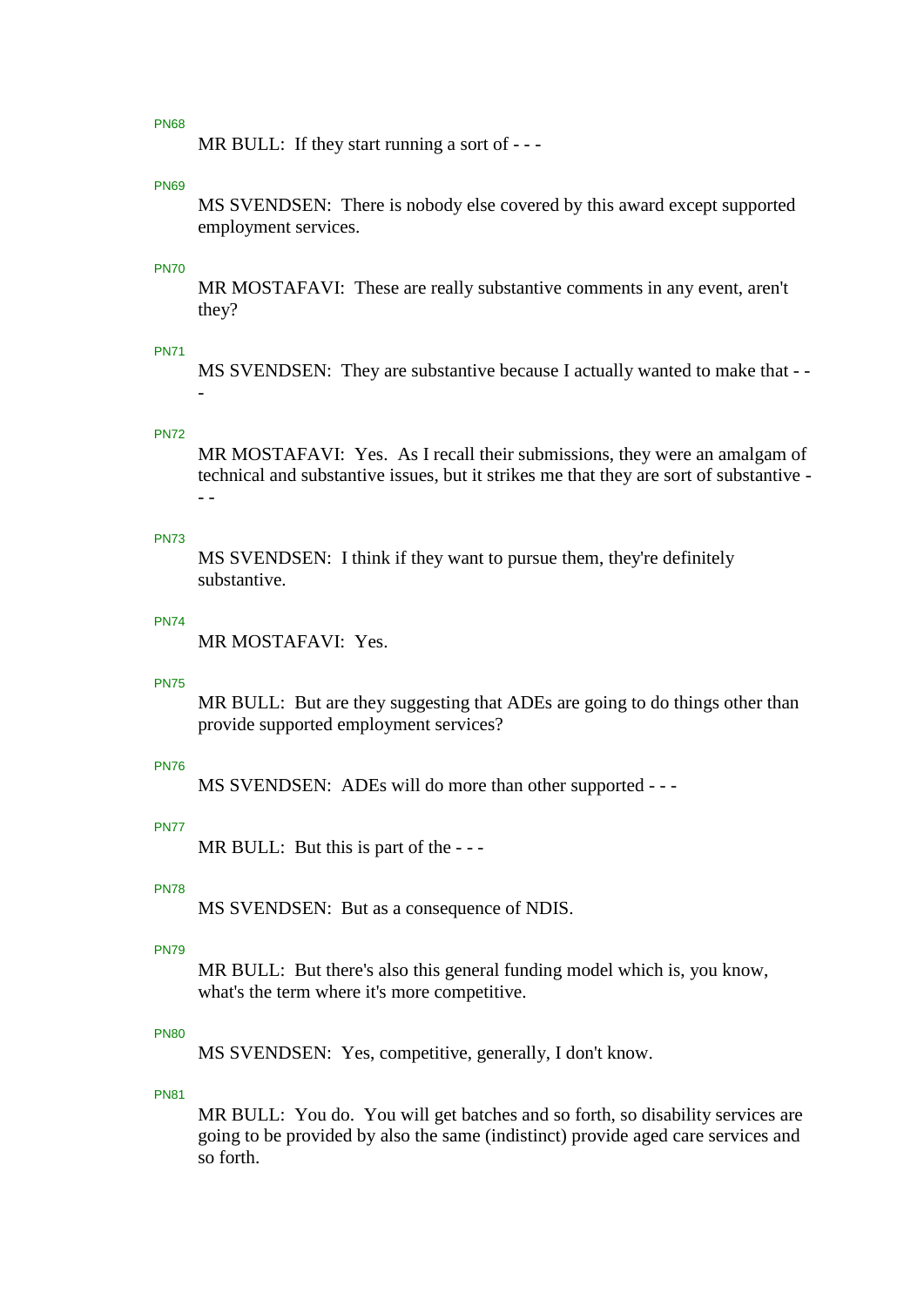MS SVENDSEN: Yes, but not supported employment services. I doubt that those kind of - well, no, the concept of supported employment service is defined by a Commonwealth legislative program. It's not one that we define, but the concept of that supported environment, the old sheltered workshop, is clear in their legislation, in the Commonwealth legislation about that. But this award only applies to people who provide those services. If new people provide those services, it would apply to them or they could use it. If these people provide other services, that doesn't preclude this award from covering them.

### PN83

MR BULL: But if the employer, you know, in addition to providing support employment services provided, you know, home-based care for disabled and elderly people.

#### PN84

MS SVENDSEN: That doesn't exclude them from this award.

# PN85

JUSTICE ROSS: I think I will make the note that if it's pursued, it looks like a substantive change and it will be dealt with that way and we will see, perhaps, by direct discussions with them by other parties, I will come to a different view about it. Item 10, that's really more consistent with - the current ordering is more consistent with the standard approaching being taken across awards. That's the reason for that and, look, we'll do a revised exposure draft and if parties still want to pursue some of these items, then you will be at liberty to do that and we will make a decision about it. But that's the explanation. It's a consistent plain language structure that is being adopted.

#### **PN86**

Item 11, I think is being dealt with by the casual and part time Full Bench, in any event. That's the AWU's claim and ABI's opposition to it.

#### PN87

Item 12, that's really moving around and that seems to be right. That's just the order, I think, of those clauses 11 - - -

# PN88

MS SVENDSEN: Yes, I remember looking at this and thinking that I thought it maybe sort of actually made sense.

# PN89

JUSTICE ROSS: Yes. But we will have a look at that and deal with it in a revised exposure draft and you can see whether you are content with it or not.

#### PN90

MS SVENDSEN: Yes, but it's not - - -

### PN91

JUSTICE ROSS: And 14, again that's one of the ordering and the location is consistent with the template structure.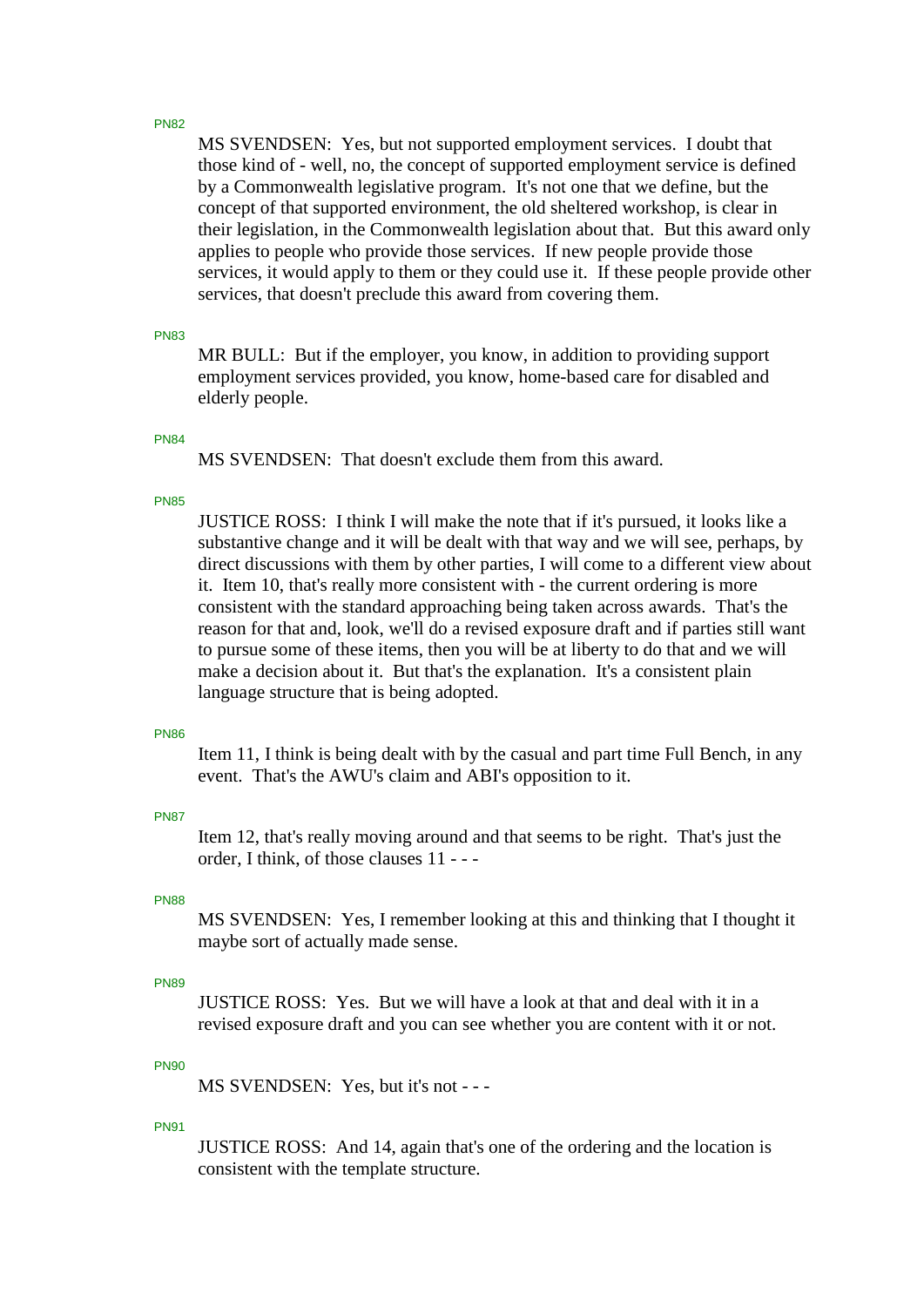MS SVENDSEN: Yes, it is.

### PN93

JUSTICE ROSS: But if there is a reason to change it here then we will look at changing it here, but just have a look at that and see where we go.

### PN94

MS SVENDSEN: Yes, okay.

### PN95

JUSTICE ROSS: A cross-reference in 14, I think the reference should be 15.4, 15.5 and 16, not 15.3. Can you just have a look at that and see whether you agree with that?

# PN96

MS SVENDSEN: Yes, I will cross-check. I will review those cross-checks.

#### PN97

JUSTICE ROSS: Payment of wages, ABI's point, yes, there is a logic to having those clauses together as per the current award. That issue, though, might be affected by the payment of wages Full Bench and the provisional view in that, so that whole clause might be the subject of reconsideration. But for the moment, we'll include in the revised exposure draft what you have suggested and then other parties can see what it looks like and have an opportunity to comment on that.

#### PN98

MR MOSTAFAVI: Thank you, your Honour.

#### PN99

JUSTICE ROSS: Sixteen is the wage assessment matter and that's currently before Booth DP.

# PN100

MS SVENDSEN: The issue about the tools that are identified is that they're not actually in use anywhere in Australia and they are tools - - -

#### PN101

JUSTICE ROSS: They could be deleted.

#### PN102

MS SVENDSEN: They could be deleted and the tools were only ones that could be used by that were already using them as at a date principally.

### PN103

JUSTICE ROSS: If we accept their submission, delete them and in the revised exposure draft they won't be there, then there will be an opportunity to have a look at that. But that's the starting point.

#### PN104

MS SVENDSEN: Yes, yes.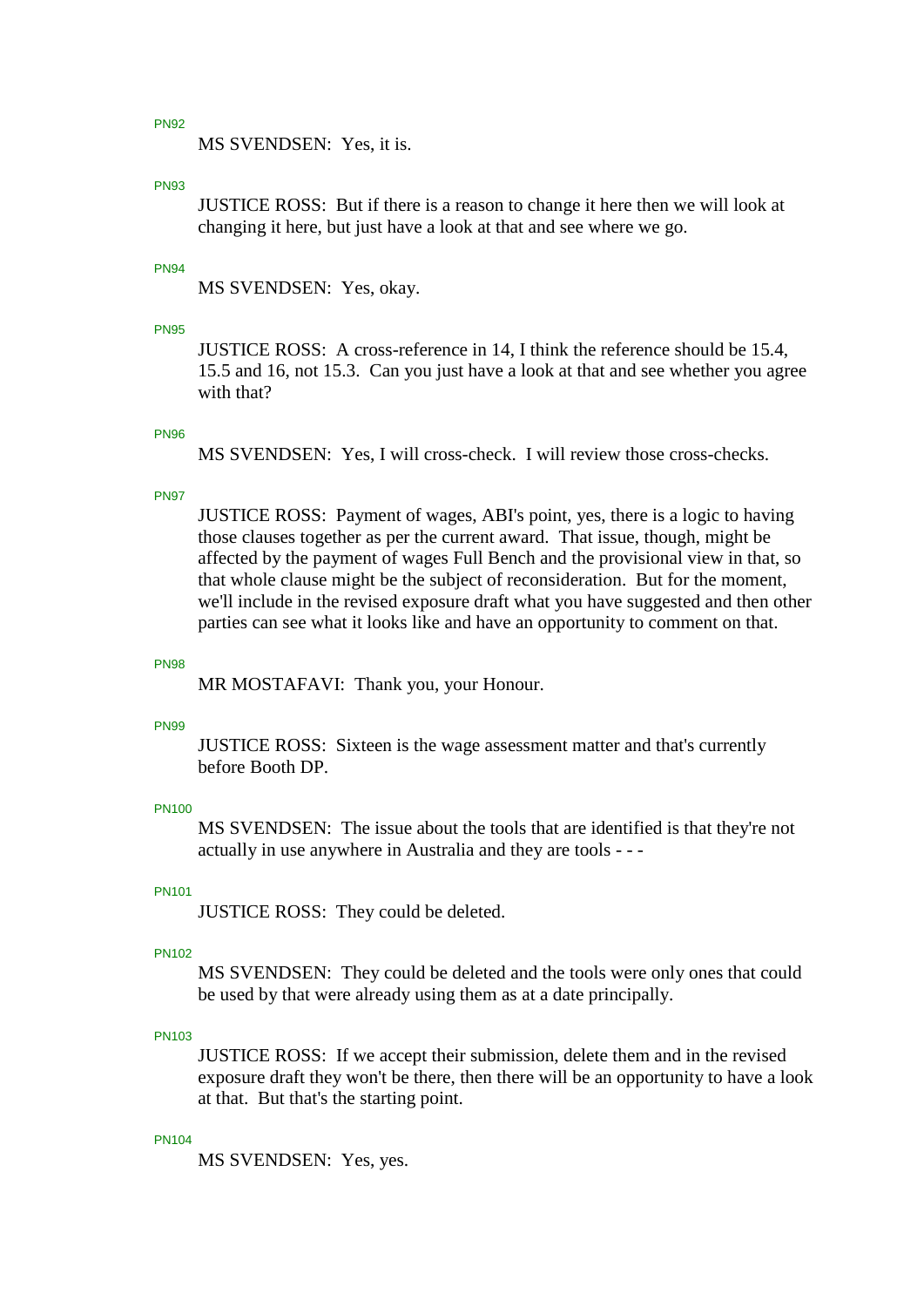JUSTICE ROSS: Seventeen - - -

### PN106

MS SVENDSEN: That's just making sure the numbering is correct.

### PN107

JUSTICE ROSS: Yes, that point seems to be right.

#### PN108

MS SVENDSEN: If we remove any of those tools, then it will be slightly different anyway, but, yes.

### PN109

JUSTICE ROSS: The same is true of 18, I think.

#### PN110

MS SVENDSEN: Yes.

#### PN111

JUSTICE ROSS: Nineteen, if it's got no work to do, well, we can remove it. Is that the general - that's the position put by HSU?

## PN112

MS SVENDSEN: Yes, it is, because that referred - I mean, it was necessary at the time, but those times have now passed. The business services wage assessment tool has been removed. The transitional provision time periods finished actually last year, I think - not even this year - so, there is no reason for it to continue.

### PN113

JUSTICE ROSS: Yes. Again, item 20, that's a common clause in all exposure drafts. If proposition is that conduct might leave you in breach of two terms, it wouldn't expose you to - and we have dealt with this issue in the - I think a similar argument was run in either the (indistinct) Full Bench or the annual leave one and there the Benches went through why you wouldn't be exposed to a double penalty because of the provisions of the Act and also the sentencing approaching taken by the Federal Court.

# PN114

MR BULL: Duplicity.

#### PN115

JUSTICE ROSS: Yes.

### PN116

MR BULL: Walsh v Tattersall is the High Court case, sorry.

### PN117

JUSTICE ROSS: You are not going to get belted for the same.

#### PN118

MR BULL: You can't. The same facts can't - - -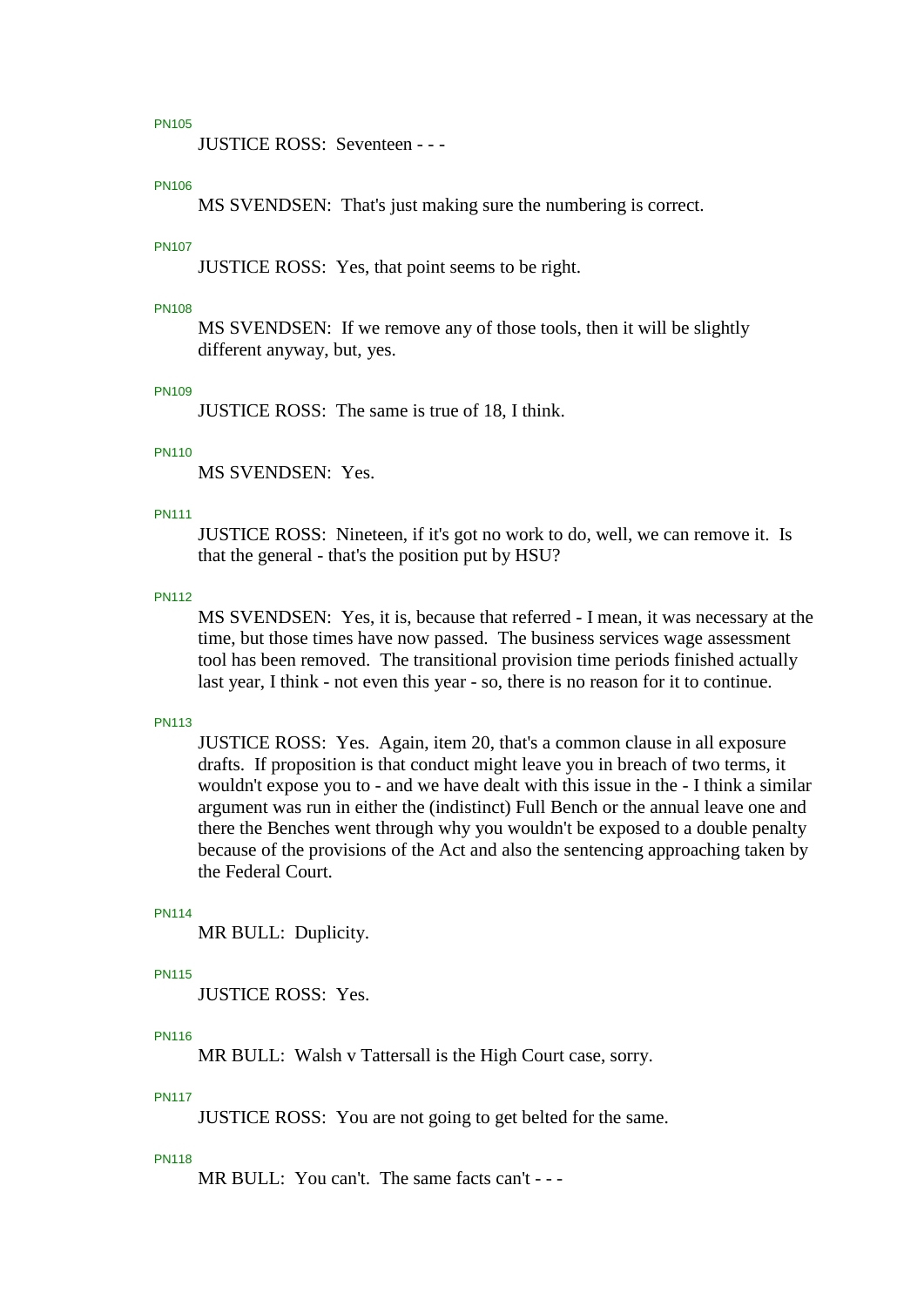MS SVENDSEN: They'll be different.

### PN120

JUSTICE ROSS: Twenty-one, I think the range of \$6 was apparently set in 1993 when the minimum rate of pay was founded in \$25.40.

# PN121

MS SVENDSEN: That's a fair comment.

### PN122

MR BULL: It's got superannuation.

# PN123

MS SVENDSEN: Yes, yes.

#### PN124

MR BULL: Because we have got a claim about that, but that's a substantive claim.

### PN125

MS SVENDSEN: I mean, I don't think anybody has even though to review it and it probably should have been reviewed, I don't know, in the context of the award annual wage increases almost.

### PN126

MR BULL: The problem with the super is that it's so low that it's all gobbled up by fees and I'm going to try and get some very brief sort of evidence to the effect that what we're proposing at least will mean that it actually accumulates, but that's a substantive issue because they're below the threshold. I think you need to earn more than 450 a month or something.

#### PN127

JUSTICE ROSS: You do, yes.

#### **PN128**

MS SVENDSEN: Yes.

## PN129

JUSTICE ROSS: For the SGC to kick in, that's right.

### PN130

MS SVENDSEN: Yes.

### PN131

MR BULL: Yes.

### PN132

MS SVENDSEN: I don't think most would.

### PN133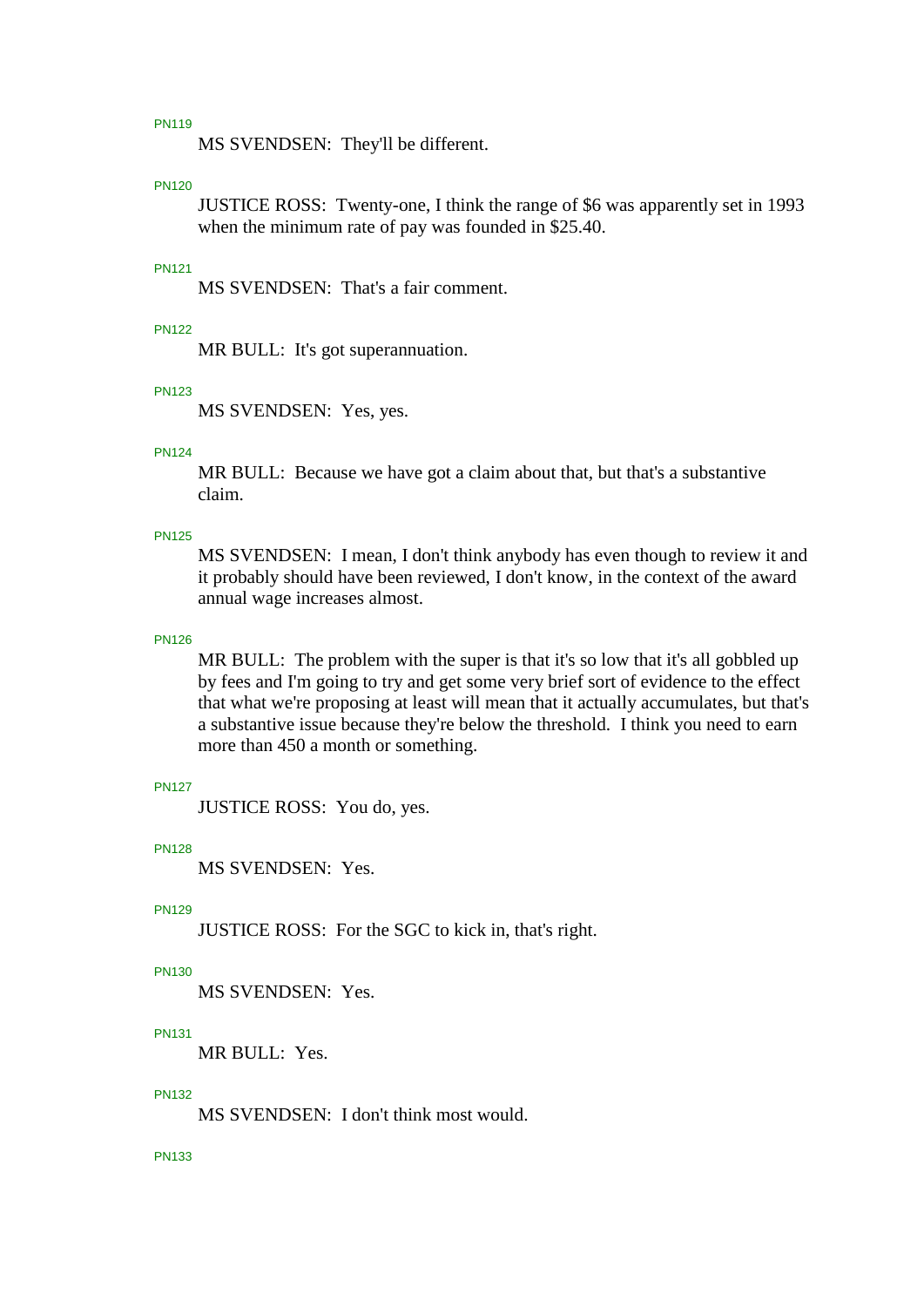JUSTICE ROSS: I don't know whether the 450 has ever been indexed, but that's where it started.

### PN134

MS SVENDSEN: Yes.

### PN135

MR BULL: We don't necessarily want it to be indexed.

#### PN136

JUSTICE ROSS: No, I wasn't advocating for it, but I am not sure if it's still 450 or not.

### PN137

MR BULL: But the problem would be that the super for people is that, you know, it's all gobbled up by fees.

# **DN138**

MS SVENDSEN: If it applies.

### PN139

JUSTICE ROSS: Yes, yes. I suppose it's either three per cent or six or whichever is the greater, so it's not as if, you know - but, in any event, that's more likely to be a substantive that whole issue, is that what you're saying?

### PN140

MS SVENDSEN: Yes.

#### PN141

JUSTICE ROSS: Let's deal with it that way. Twenty-two, yes, the crossreferencing, you're right, is wrong there, so that will be amended to be 20.4. Generally in exposure drafts, we haven't included percentage and dollar signs through it because it looks a bit cluttered, but if you think it's necessary in this award, then that's something we can look at. If you agree it will make it easier.

#### **PN142**

MS SVENDSEN: I always look at - I look at it - generally speaking it's not an issue, but every so often the clause actually has both in them and you first read, you have to keep referring back to the top of the clause and where it's only one column - sorry, or one row, it's not too bad. Where it's multiple, it starts to get confusing if you're only reading one. I actually think it is, but I don't think it's substantive either - substantial.

PN143

JUSTICE ROSS: We can put it in the revised exposure draft and the parties can look at it and see whether they prefer having the dollars and percentage signs in or not is probably the easiest way of doing it. The last point is an AWU point which I'm not quite sure I can make much sense of it. The reason for the use of the casual ordinary hourly rate in that column is because the rates include the base rate plus the 25 per cent loading. That's why. That's the way it was described earlier.